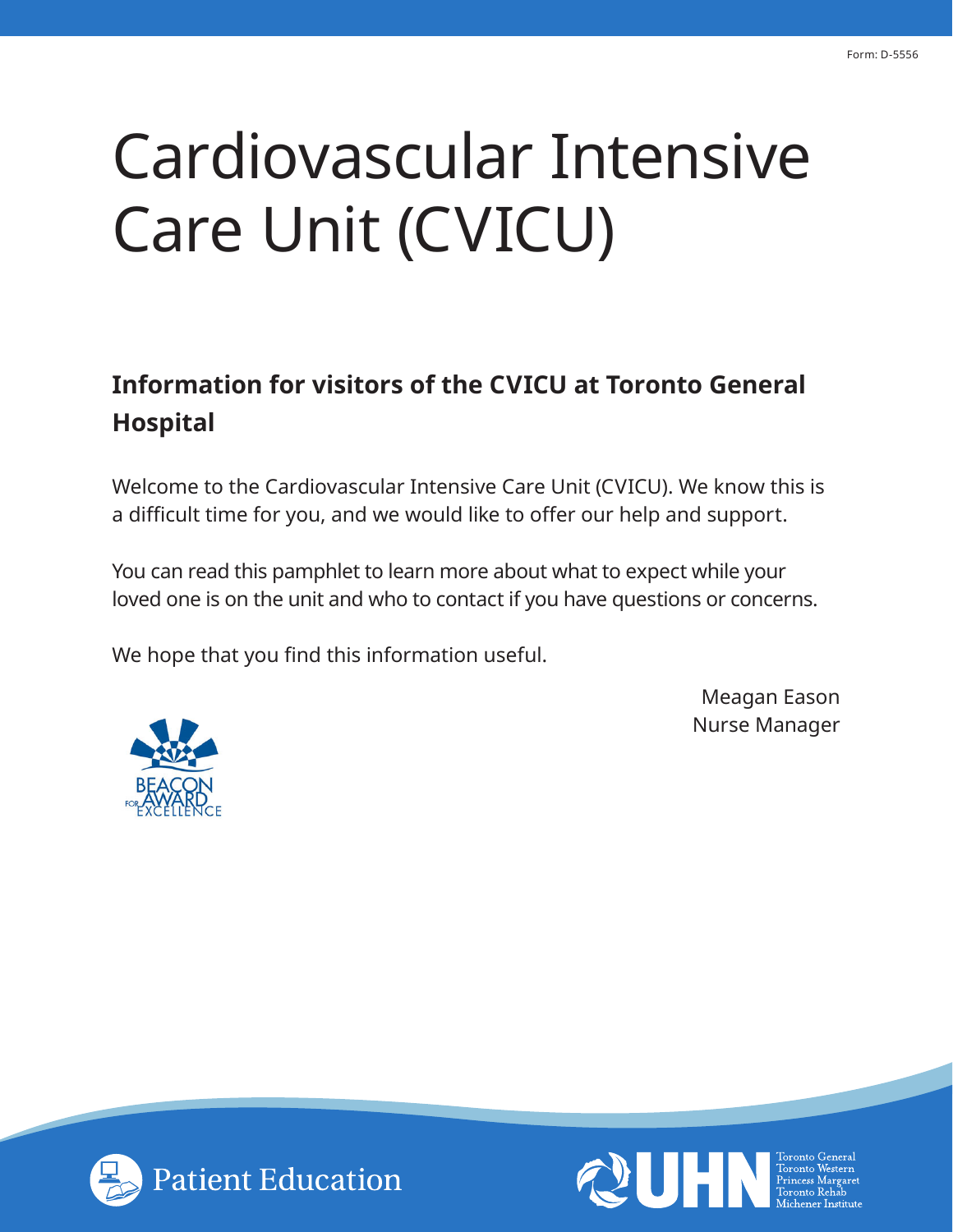# **What we do in the CVICU**

Our goal is to work with you so that we can make sure your loved one receives the best possible plan of care.

# **Coping with a serious illness**

Your loved one is with us because they need a highly skilled medical team and specialized, modern technology. Our unit will meet both of these needs.

We know that this experience is a traumatic one for your entire family. We will do our best to support and care for both you and your loved one.

At times you may feel things are not improving. But the body needs time to heal. It is important to stay hopeful and try to encourage your loved one. By working together as a team, we can all help your loved one cope with this stressful situation.

# **What to expect after the surgery**

- After cardiovascular surgery, your loved one is brought to the CVICU.
- The cardiovascular surgeon speaks to you in the 3rd floor Clinical Services Building surgical waiting area.
- A volunteer then takes you to the 2nd floor Peter Munk Cardiac Centre CVICU waiting area and arranges for you to visit your loved one.
- When you first see your loved one after surgery, they are still asleep.
- They are not able to talk or move. You will see a breathing machine and intravenous (IV) medications, which we use to treat pain.
- It may be hard to see your loved one attached to machines. Know that we are keeping them comfortable and watching them closely. It might also help to know that the patient usually does not remember anything during this time.
- When your loved one is warm and stable, we wake them and remove the breathing machine. How much time this takes depends on many things and is hard to predict.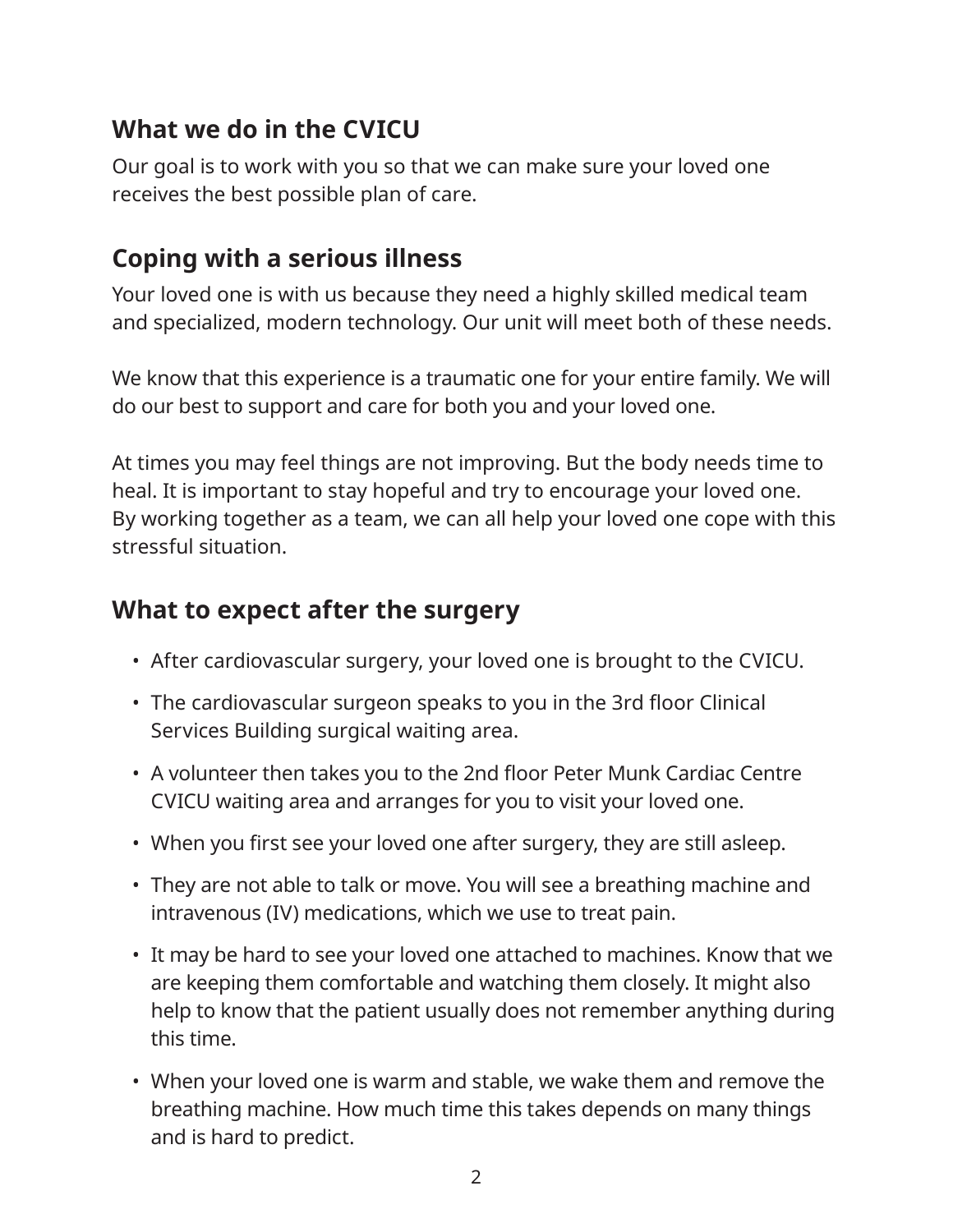# **Visiting hours**

We know how important you are to your loved one and how hard this situation is for the family. Our visiting hours are flexible to meet your needs. Talk with your bedside nurse to plan when to visit.

If children are visiting they must be with an adult at all times while on the unit.

**Remember, you are a very important part of the team.** During this stressful time, please take care of yourself. Try to eat and sleep properly. Taking time away from the hospital is very important too. Always know that while you are away, your loved one will never be alone in the CVICU.

### **Choosing a spokesperson**

A spokesperson is someone who phones the CVICU for updates and lets all the other family members and friends know. This is also the person who staff will call if they need to give information about your loved one's condition or care.

#### **Please choose 1 person as a spokesperson.**

# **Family meetings**

Sometimes the health care team or your family may feel it's important to have a meeting. We can schedule family meetings with you at a time that is good for everyone. These meetings give the health care team and patients, families and caregivers the chance to meet and talk about how your loved one is doing.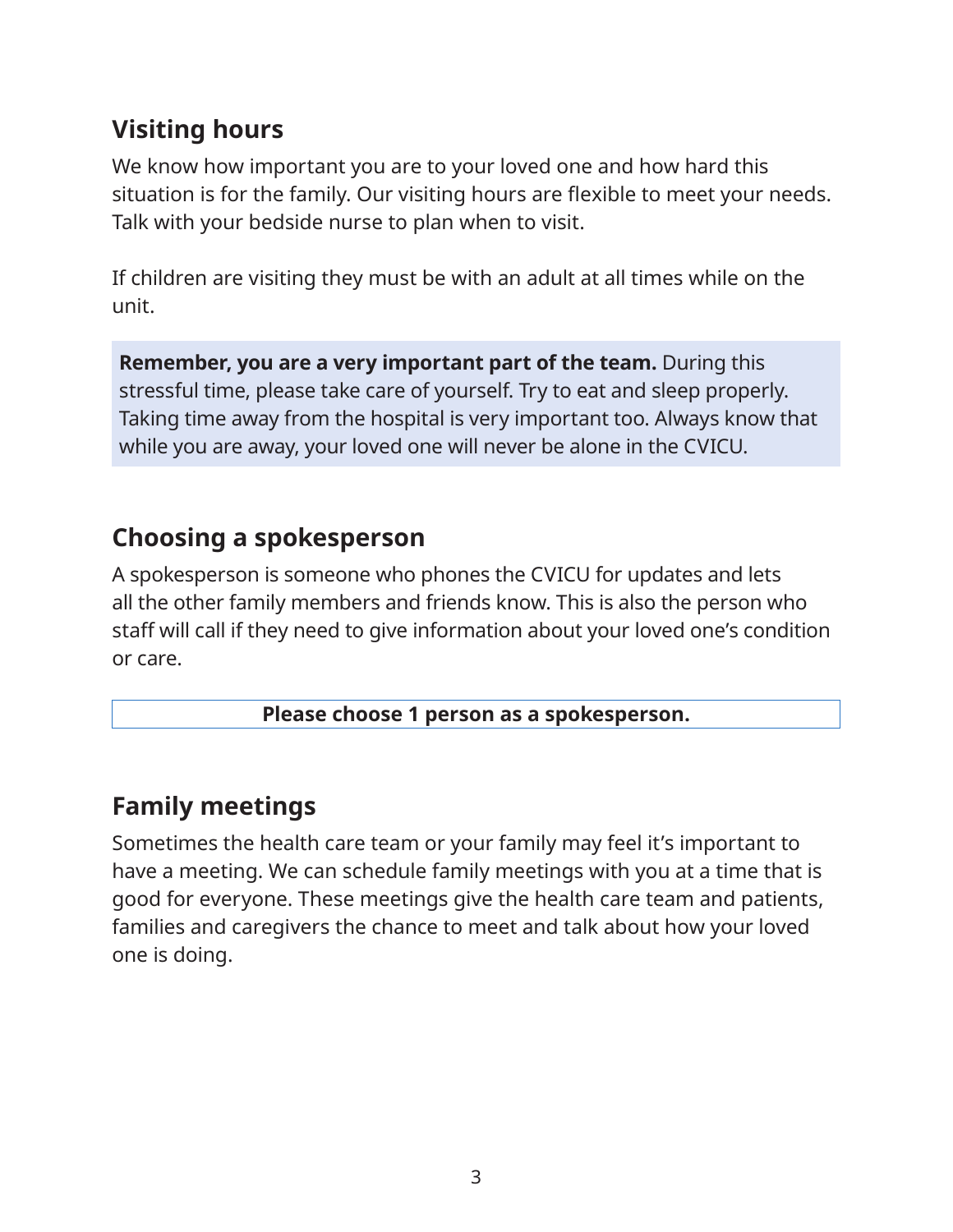# **Who is part of the team?**

#### **Family members and caregivers**

You are an important part of the care of our patients. There are even ways to help with your loved one's daily care plan. Your bedside nurse will show you how to do this safely.

Some examples of how you may help your loved one include:

- giving special mouth and skin care
- encouraging breathing, leg and arm exercises
- communicating with your loved one if they are not able to talk

#### **Many people will be part of your loved one's care. These are the people you will meet most often:**

| <b>CV Surgeon</b>                                          | • Surgeon who operated on your loved one                                                                                                          |
|------------------------------------------------------------|---------------------------------------------------------------------------------------------------------------------------------------------------|
| <b>CVICU Nurse</b>                                         | • Nurse with ICU training<br>• CVICU Nurses will be with your loved one<br>24 hours a day                                                         |
| <b>Surgical and</b><br><b>Anesthesia</b><br><b>Fellows</b> | • 2 Medical Doctors (Fellows)<br>• A Fellow or Staff Physician is always available in<br>the CVICU                                                |
| <b>CV Anesthestist</b><br>(Staff Physician)                | • Doctor in charge of the unit<br>• Provides daily medical care<br>• Every Monday, one of our 8 CV anesthestists will<br>take charge for the week |
| <b>Consultants</b>                                         | • Other doctors contacted as needed to make sure<br>the best possible care is given                                                               |
| <b>Nurse Manager</b>                                       | • Nurse in charge of the unit                                                                                                                     |
| <b>Nurse Practitioner</b>                                  | • Advanced practice nurse is part of ICU medical team                                                                                             |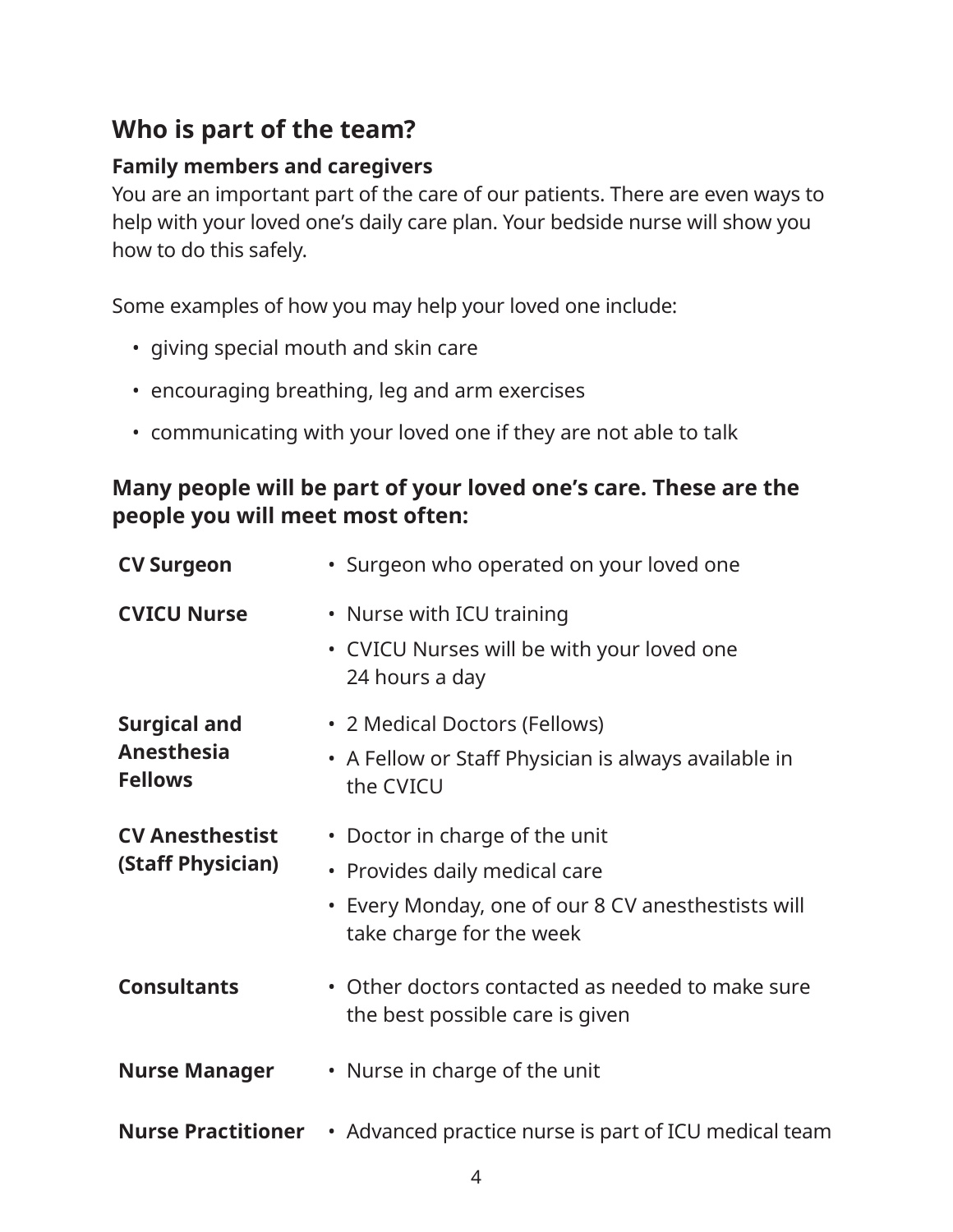| <b>Patient Care</b><br><b>Coordinator</b>      | • Nurse who helps the manager to coordinate<br>patient care                                                                                                                                                                                    |
|------------------------------------------------|------------------------------------------------------------------------------------------------------------------------------------------------------------------------------------------------------------------------------------------------|
| <b>Charge Nurse</b>                            | • Nurse who coordinates nursing shifts                                                                                                                                                                                                         |
| Physiotherapist<br>(PT)                        | • Provides an exercise program that helps to<br>improve body strength and to keep the lungs clear                                                                                                                                              |
| <b>Occupational</b><br><b>Therapist (OT)</b>   | • Provides splints to prevent muscle tightening<br>and makes sure the hands and feet are in the<br>right position                                                                                                                              |
| <b>Respiratory</b><br><b>Therapist (RT)</b>    | • In charge of the breathing machine (ventilator) and<br>checks how your loved one is breathing every day                                                                                                                                      |
| <b>Dietitian</b>                               | • Makes sure your loved one receives the best possible<br>nutrition either by eating the right kinds of foods or<br>by getting nutrition from a special tube, if there are<br>swallowing problems                                              |
| <b>Social Worker</b>                           | • Provides family counseling and support<br>• Coordinates family meetings (see page 3 for more<br>information)<br>· Talks about what kind of care is possible when you<br>loved one leaves the hospital.<br>. We call this discharge planning. |
| <b>Patient Care</b><br><b>Assistants (PCA)</b> | • Help the nurse with basic care<br>• Help your loved one with body movement                                                                                                                                                                   |
| <b>Spiritual Care</b><br><b>Professionals</b>  | • Work with families and caregivers who are affected<br>by a crisis<br>• Please ask the bedside nurse to contact them for you                                                                                                                  |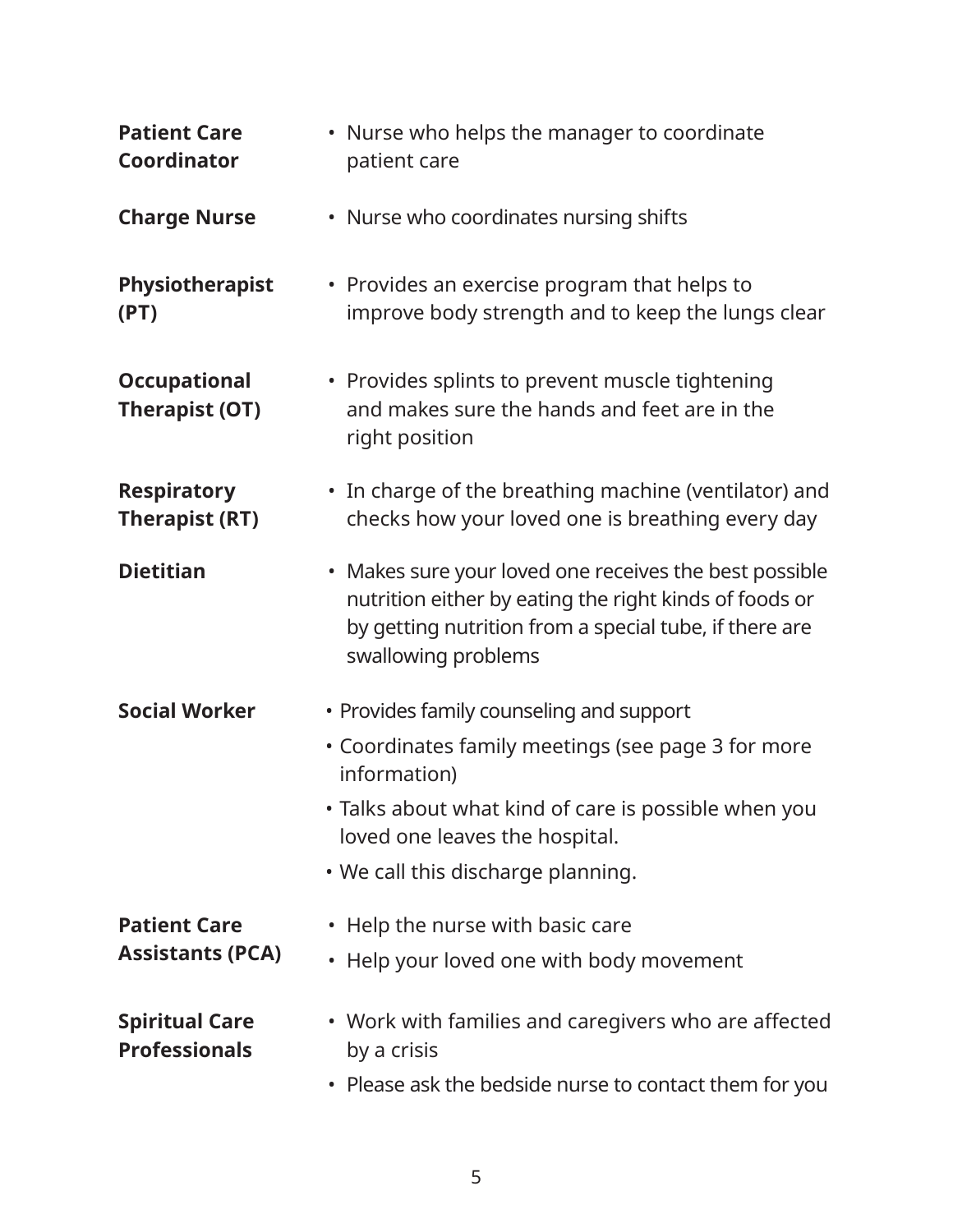#### **Volunteers** • Manage the waiting area and help organize your visits into the CVICU • Let you know about other areas and services in the hospital

# **General information**

#### **Making phone calls**

There is a visitor's phone in the CVICU Waiting Room and a public phone in the hallway outside of the waiting area. Please use the visitor's phone before entering the CVICU to make sure that it is safe to visit.

If we ask to stay in the waiting room, please be patient. There is always a good reason for this. Out of respect for other visitors in the waiting area, **cell phones can only be used in the hallways (not the waiting area).**

#### **Scent free environment**

Please do not wear any scented product. If you are wearing perfumes or scented products, please remove them before entering the unit.

#### **Hand washing**

Hand sanitizer gel is available throughout the unit. Please apply the gel to your hands each time you enter and leave the unit.

#### **Do not visit the CVICU if you are feeling sick. Check for these symptoms:**

- cough
- nausea
- diarrhea
- vomiting
- fever (temperature above 38 °C or 101 °F)